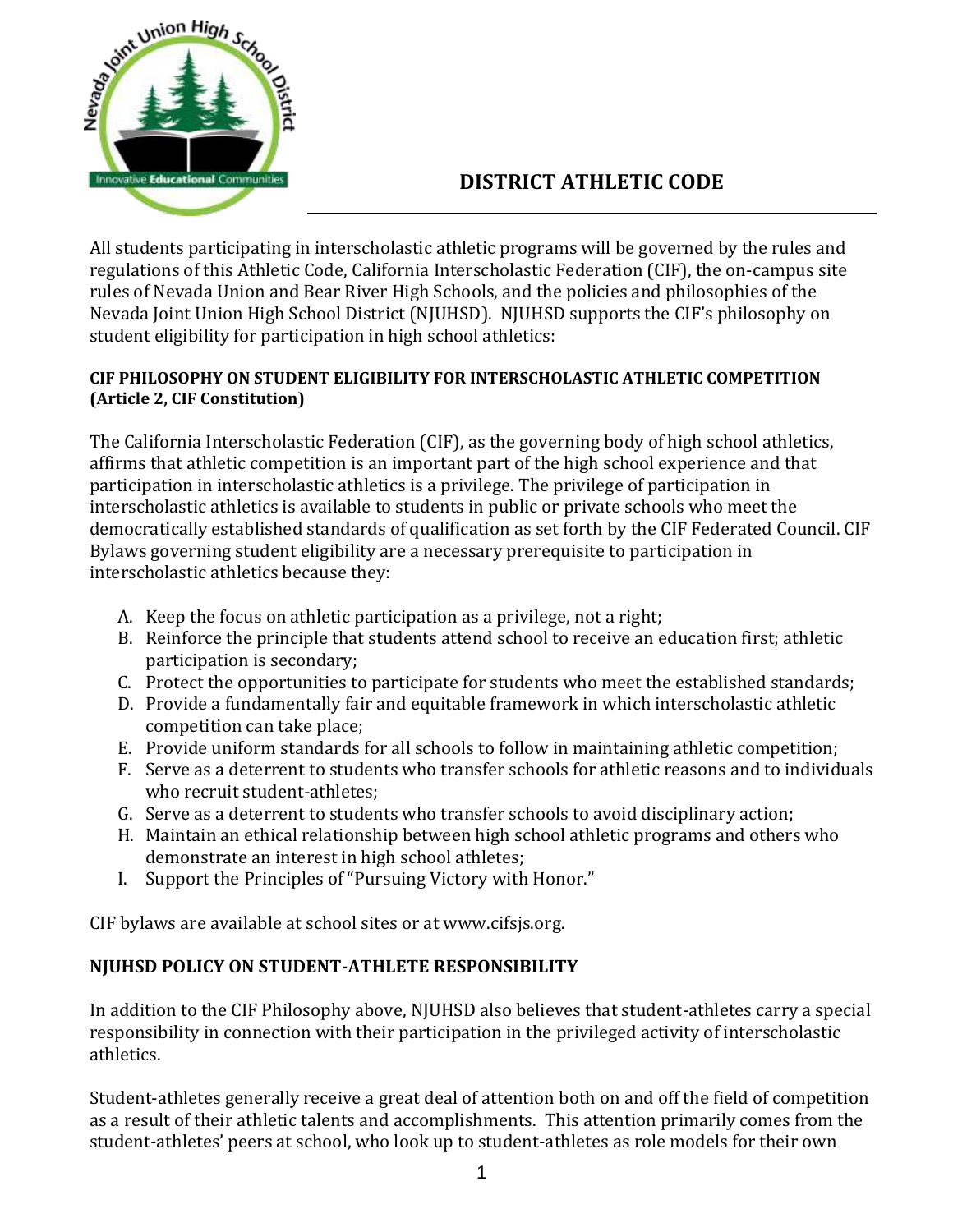behavior. Attention also comes from the greater community, which views student-athletes as representatives of their schools. As a result, student-athletes are expected to demonstrate leadership by setting positive examples of personal conduct both on and off the field.

Consequently, it is the policy of NJUHSD that its student-athletes accept responsibility for conducting themselves in strict conformance to the provisions of this Athletic Code during their prescribed season of sport (from first practice through conclusion of season and any playoffs), as well as all other applicable NJUHSD, school and CIF policies, rules and regulations (including but not limited to the grounds for discipline specified in Education Code section 48900 et seq.), **at all times**, as a condition of their continued enjoyment of the privilege of participation in NJHUSD athletics. (c/f Section K below).

A. GRADES: A student athlete must meet both the NJUHSD and CIF academic eligibility standards. Each student must have recorded a minimum of a 2.0 GPA during the grading period prior to athletic participation, and be enrolled in at least 20 semester periods of work. A 2.0 GPA must be earned at each grading period throughout the athlete's sport season. In addition, an athlete who has two grades of "F" in the last grading period, is ineligible to participate (practice or play) in athletics even though he/she may have maintained a 2.0 GPA and earned twenty (20) credits. The Nevada Joint Union High School District follows CIF bylaw 205.a and 205.b in determining eligibility. CIF standards are based on a minimum un-weighted GPA of 2.0 using a 4.0 scale. Any athlete who becomes scholastically ineligible when administration receives grade reports will be immediately dropped from the team and will not be eligible to receive a letter, an award or physical education credit. All incomplete grades are to be computed as "F" grades until they are officially changed by the teacher of record and duly recorded in the school's records office. A grade change must occur within two weeks of the grading period. Summer school is not considered a separate grading period. Grades earned during summer school will be included with term 2 grades for the purpose of computing eligibility. However, a completed (5 units for a semester course) summer school class(es) (maximum of 2) and the resulting earned grade(s) may be used to replace a grade(s) earned in the same course(s) during term 1 or 2 of that school year. Grades earned in completed summer classes that are different from courses taken during term 2 will be averaged with term 2 grades as additional courses when computing the term 2 G.P.A. for eligibility. Grades earned in courses attempted but not completed (partial credits earned) during summer school will not be included in calculations for eligibility. Following the official recording of summer school grades, an athlete's transcript will be reviewed by the athletic director in regards to the 2.0 G.P.A.

#### ATHLETIC "PRACTICE ONLY" PROBATION

Athletes who do not meet the required 2.0 GPA may, upon the coach's recommendation and the Athletic Directors approval, be placed on an athletic probation contract. Athletic "Practice Only" probation may only be applied at the beginning of a season, and only if there is a grading period during the season that may allow the athlete to return to eligible status. An athlete that becomes ineligible during the season is not eligible for Athletic "Practice Only" probation. "Practice Only" probation may only be used twice during an athlete's high school career and never for two consecutive grading periods.

Athletic "Practice Only" Probation allows the player to practice until the next grading period. They may NOT dress or participate in games.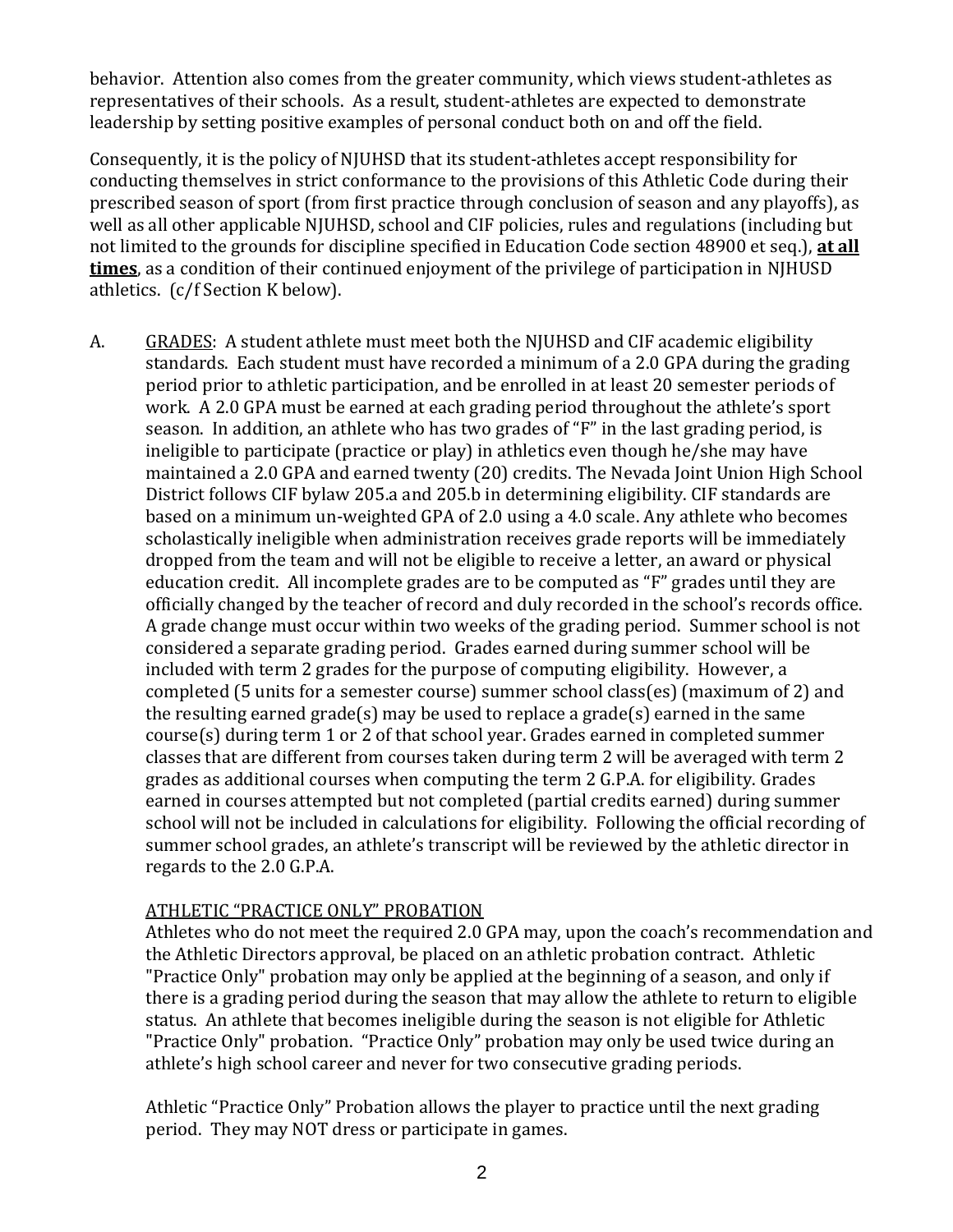As Bear River High School uses an employability grade, an athlete receiving two unsatisfactory "employability grades", in the same grading period, shall be placed on probation, as defined in the Bear River Student Handbook.

POLICY ON ATHLETIC PROBATION: If an athlete begins to fail because of insufficient academic performance, disruptive behavior, or excessive absences, the Athletic Director will be notified in writing. The Athletic Director and/or the coach will meet with the student and may warn or place the student on probation at the discretion of the Athletic Director. If the student is put on athletic probation, a letter will be sent to the parents notifying them. If the situation persists, the Athletic Director has the authority to suspend the athlete from competition.

- B. PHYSICAL EXAMINATION: No student will be allowed to try out for, practice, or play any sport without having a medical clearance to participate. A valid physical examination signed by a physician must be on file in the Student Store.
- C. **INSURANCE:** No student shall be allowed to try out, practice, or play for any sports team without having on file in the Student Store a valid insurance policy stating his/her insurance company and policy number, thereby insuring him/her in case of a medical emergency.
- D. RESIDENTIAL ELIGIBILITY: An athlete's legal attendance area is determined by the residential address of a parent or legal guardian as defined in Rule 206 & 207 of the CIF regulations. A team with an athlete who violates these rules runs the risk of forfeiting each contest in which that athlete participates. Any transfer or foreign exchange students must meet with the athletic director to determine eligibility under CIF rules 510 and 207.
- E. DROPPING/QUITTING A SPORT: The proper way to withdraw from a sport is to make personal contact with the coach and to notify him/her of the athlete's decision to discontinue participation. If an athlete quits a sport, he/she will not receive a participation award or a PE waiver. An athlete who quits a sport will not be allowed to participate in another sport during that season unless extenuating circumstances warrant the Athletic Director waiving this specific participation criteria.Students will be allowed to try out for another sport in a subsequent season without penalty.
- F. LETTERS AND OTHER AWARDS: Letters are awarded according to school, league and CIF rules and regulations. An athlete must complete the entire season in good standing in order to receive an award at a Sports Award Night.
- G. TRANSPORTATION: In all athletic contests played away from the school, the athlete will ride to and from these contests in school-arranged transportation. However, an athlete may leave a contest with his or her own parent or guardian as long as the parent/guardian verbally communicates with the coach and then provides written verification by way of a sign-out sheet. Athletes may also ride home with a parent or guardian other than his/her own parent or guardian only if the athlete's coach receives a verbal confirmation as well as a written verification from the requesting athlete's parent or guardian. Failure to follow this procedure may result in an athlete's suspension from the team. Any exceptions to this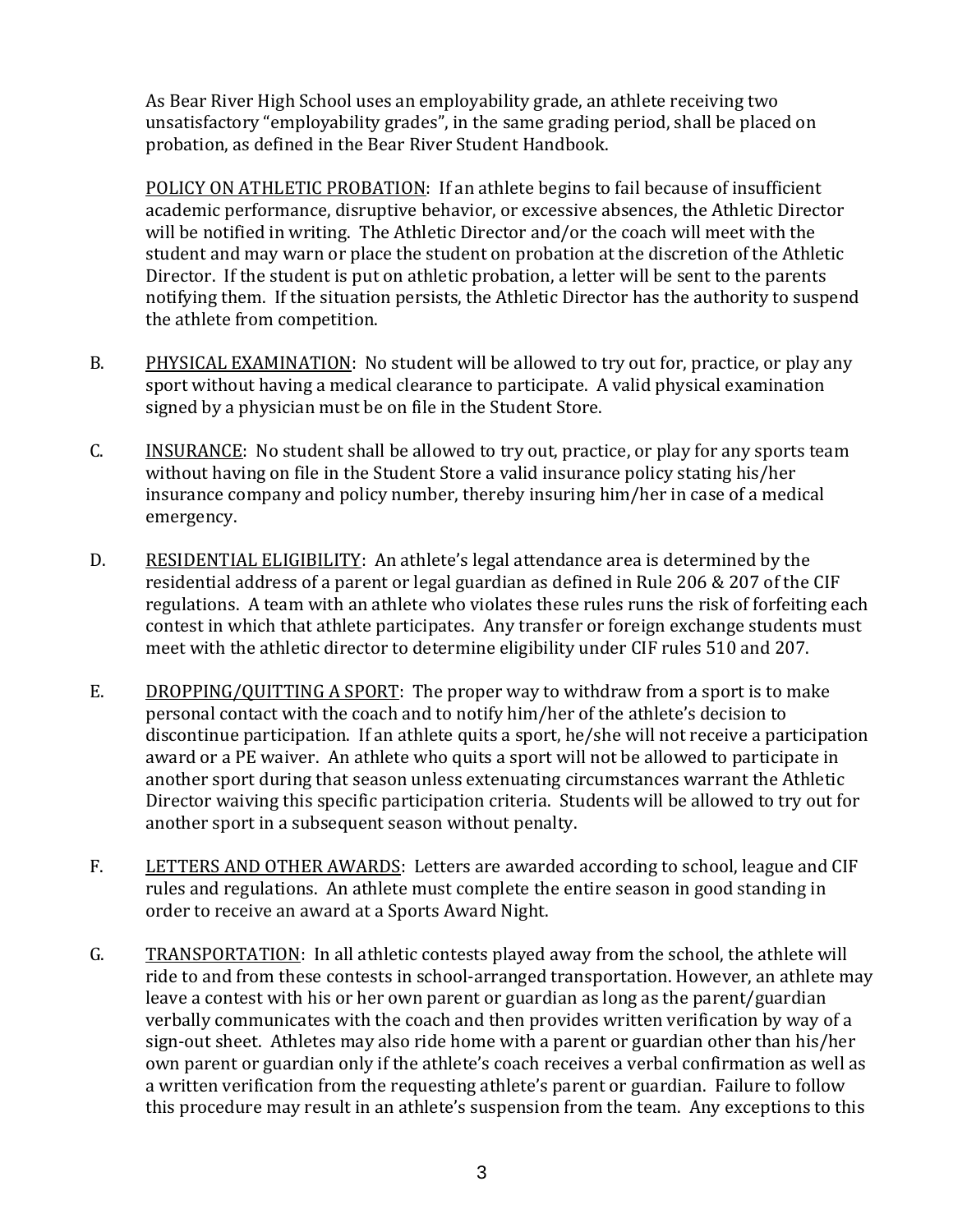procedure must be approved by a site administrator or the Athletic Director at least one day prior to the contest.

#### H. **DONATION**

A donation, in order to help with the escalating costs incurred in providing a quality athletic program, will be asked of each athlete, in each sport.

#### I. SPORTSMANSHIP AND EXPECTED CONDUCT:

1. *Good Sportsmanship:*

In order to promote fairness in competition, a series of rules governing each sport has been adopted. Good sportsmanship requires that the athlete adhere to the rules of the game. Furthermore, it requires that the athlete also comply with the spirit of those rules which were written to promote fairness. An athlete must understand that compliance with the standards of good sportsmanship is required in order to participate in athletics. Good sportsmanship is expected behavior of athletes experiencing either success or failure, victory or defeat.

- a. On the field, an athlete is to be respectful towards his/her teammates, opponents and officials. He/she must abide by all of the rules of the game.
- b. During athletic contests, an athlete's conduct must be such that he/she is a good representative of the team, the school, and the community. An athlete must be conscious of his/her appearance and manners at all times and realize that he/she is representing the school. The athlete must also realize that he/she is to be governed by all of the school and districts rules whether on the home campus or away.
- c. On campus, an athlete is expected to set an example of good citizenship for his/her classmates. He/she should help promote school spirit and work to be a positive leader in school activities.
- d. In the classroom, an athlete must show respect for teachers and for his/her fellow students. An athlete must maintain good attendance, satisfactory academic grades and satisfactory citizenship standards.
- e. Failure to follow proper sportsmanship at an athletic contest may result in disciplinary action being meted out by Administration.
- 3. *Communication Protocol*:
	- a. Parental involvement and dialogue is encouraged in the areas related to student safety and the personal conduct of a coach; however, parents are not to interject themselves in those areas which are the coach's domain, including: playing time, and game and practice strategy.

Meetings should be requested in order to resolve conflicts. The recommended steps are: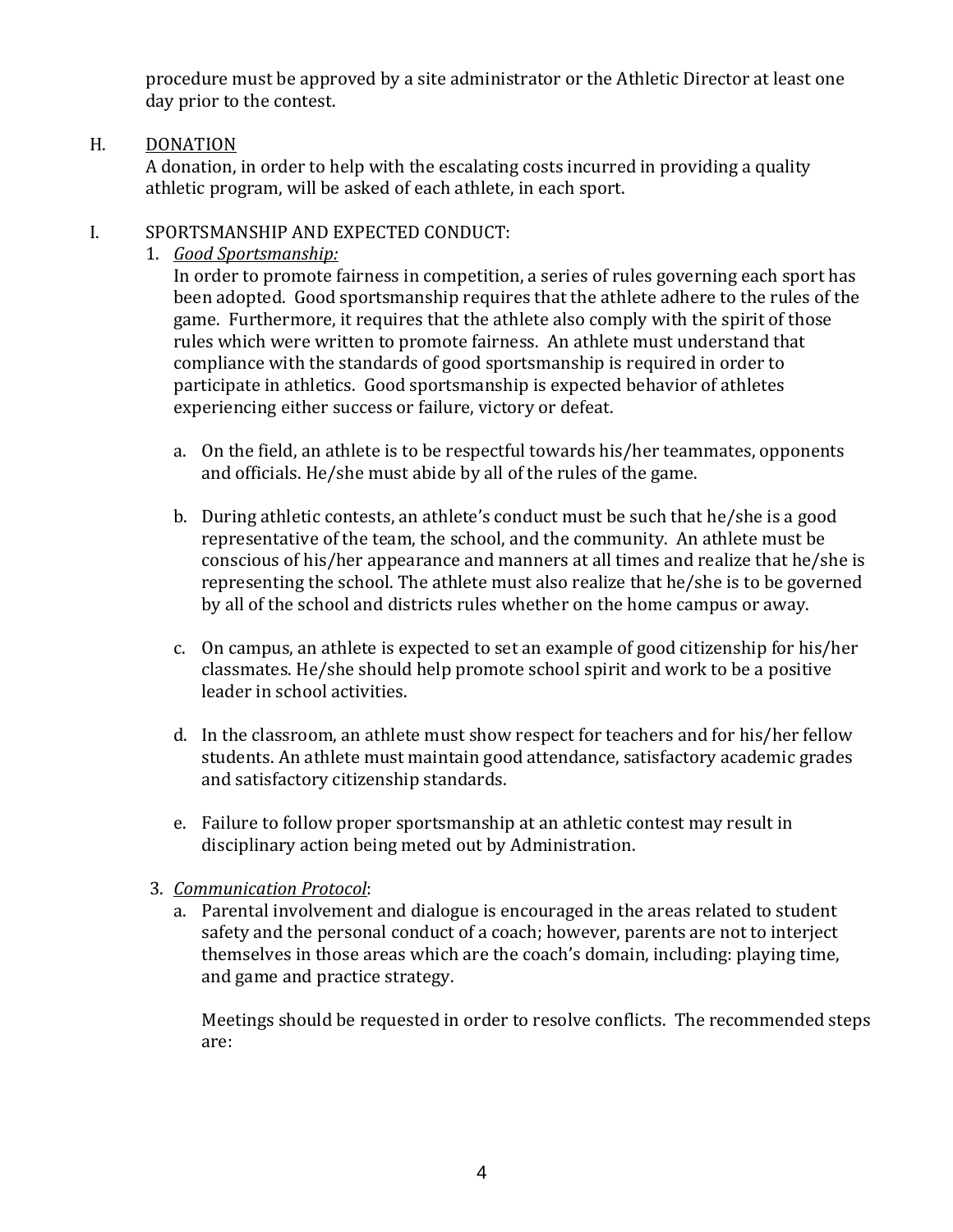- 1- Parent to Coach
- 2- Athlete/Parent to the Athletic Director
- 3- Athlete/Parent to Site Administrator
- 4- Athlete/Parent to District Office/School Board
- b. Coaches are not to be approached at the conclusion of a contest for any reason other than congratulations or consolation. This also applies to game officials, opposing coaches**,** opposing team members, and opposing fans.
- c. Student athlete concerns regarding playing time, game and practice issues, etc. should be addressed in the following sequence:
	- 1- Student/Parent to the coach
	- 2- Student/parent to Athletic Director
	- 3- Parent/Athletic Director/Site Administrator to coach
	- 4- Parent to District Office/School Board
- 4. *Scope of Coaches Authority*

Head coaches maintain the right to suspend or remove any student-athlete from a team for separate issues not specified in this code, including but not limited to work ethic, attitude, attendance, sportsmanship and relationships with players and coaches.

J. DISCIPLINARY ACTIONS: Based on the NJUHSD policy regarding student-athlete responsibilities stated above, head coaches maintain the right to suspend and/or remove student-athletes for violations of the provisions of this Athletic Code or any of the abovereferenced policies, rules and regulations:

#### 1. *Section By-Laws 302.3*

Any player who is ejected or who leaves the confines of the bench or team area during a fight, shall not be allowed to participate in the remainder of the game, shall not be eligible for the team's next contest, and may not be eligible for subsequent contests as determined by the Athletic Director.

2. *Attendance*

In order to practice or compete in a game, an athlete must attend all classes on that day.

However, a class may be missed for an appointment or personal matter on the day of a contest if prior approval is obtained from the Athletic Director or a Site Administrator. Exceptions must be approved by the Athletic Director or a Site Administrator.

3. *School Related Discipline:* 

When an athlete is officially suspended pursuant to Education Code 48900 et. seq. for any of the causes enumerated therein that athlete is prohibited from participating in any contests and/or practices that occur during the time of the suspension. In addition, the athlete may be prohibited from participating in additional athletic contests if the Athletic Director and the School Administration deem this to be warranted.

## 4. *Non-School Related Misconduct*:

When an athlete commits an act of misconduct enumerated in Education Code section 48900 et seq. but is not subject to school suspension and/or expulsion because the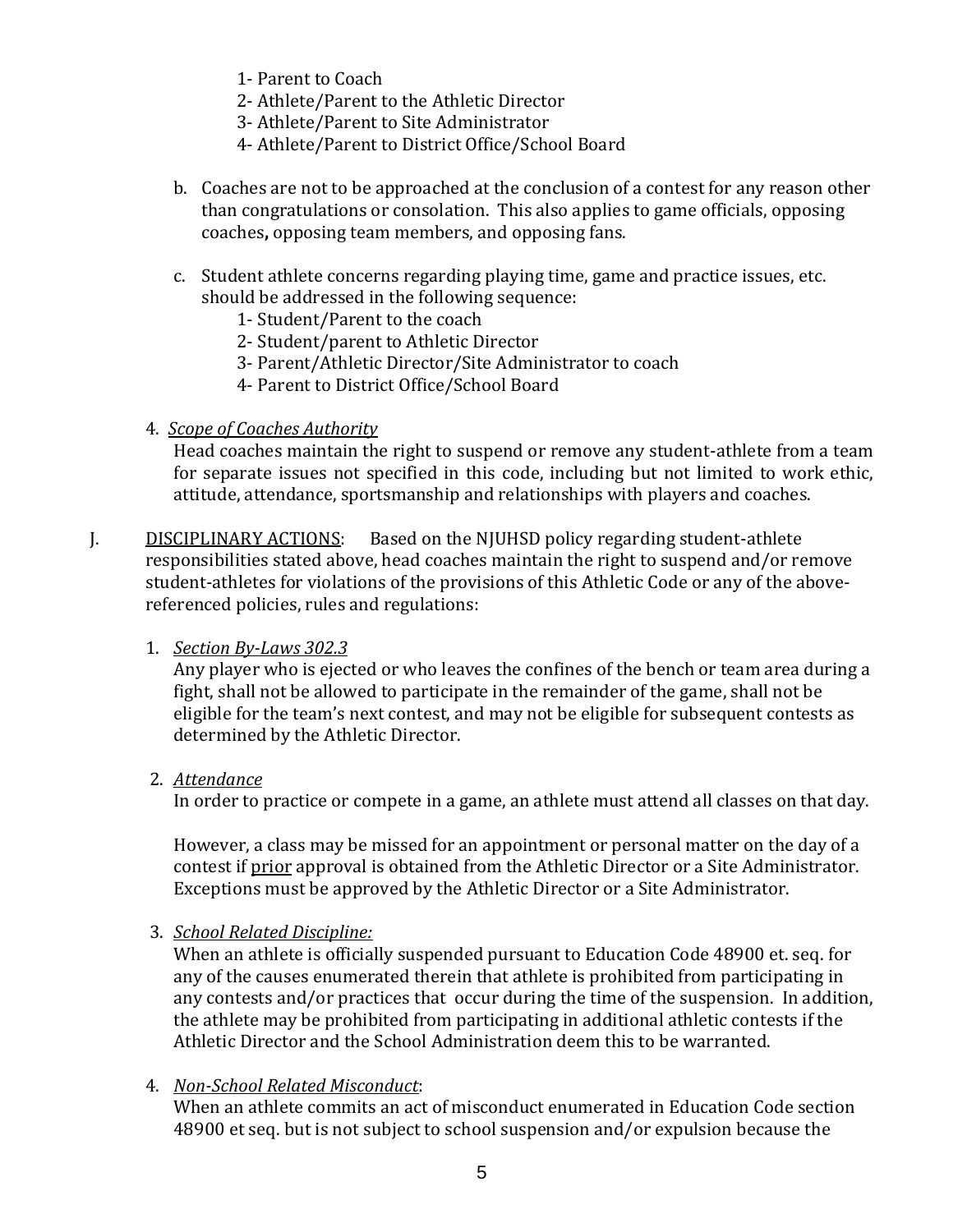misconduct occurred away from school or a school sponsored activity, he/she is nonetheless subject to discipline in relation to athletics including but not limited to suspension and removal the team.

5. *Illegal Substances*

Written consent from a student and his/her parents/guardians agreeing to the administration of random test(s) for drugs and alcohol during the season is an express condition in order to participate in the interscholastic sports program. Any student found to be involved in the possession of, sale of, under the influence of alcohol or drugs or to be involved in the use of alcohol or drugs, including paraphernalia, or tests positive for alcohol/drugs, will violate the district approved Athletic Code. The athlete may request to continue the current season of sport or try-out for the next season of sport by completing the following:

Days 1 through 7 (calendar days)

- Suspension from all athletic and school activities.
- Sign Athletic Code Suspension Contract

Days 8 through 14 (calendar days)

- Must attend all practices without participating.
- Must show proof of enrollment in an approved drug diversion program.
- **Must submit to mandatory drug and alcohol testing.**
- Must sign a comprehensive discipline contract (if applicable)

Days 15 through 30 (calendar days)

- The athlete may participate in practices, but may not participate in any competitions or scrimmages.
- The athlete must actively be attending the approved drug diversion program as scheduled (above).
- The athlete must be in compliance with the terms of their comprehensive contract (if applicable).
- The athlete who has completed their diversion class prior to 30 days may request to return to normal athletic participation.

After Day 30

The athlete may then return to normal participation in their chosen sport provided they are actively attending their drug diversion program and fulfill the requirements of the comprehensive contract.

Any portion of the above requirements not completed will carry over into the student's next participatory sports season.

Any athlete who does not finish their season in good standing will not be allowed to compete in the next sports season, attend their sports awards banquet, or receive a physical education waiver. If these requirements are not met, the student will not be allowed to participate in any future sport.

Second offense, the student will be banned from competing for one calendar year from the suspension date. Before returning to athletics, the athlete must complete a drug/alcohol diversion program and agree to participate in drug testing at the administration's request.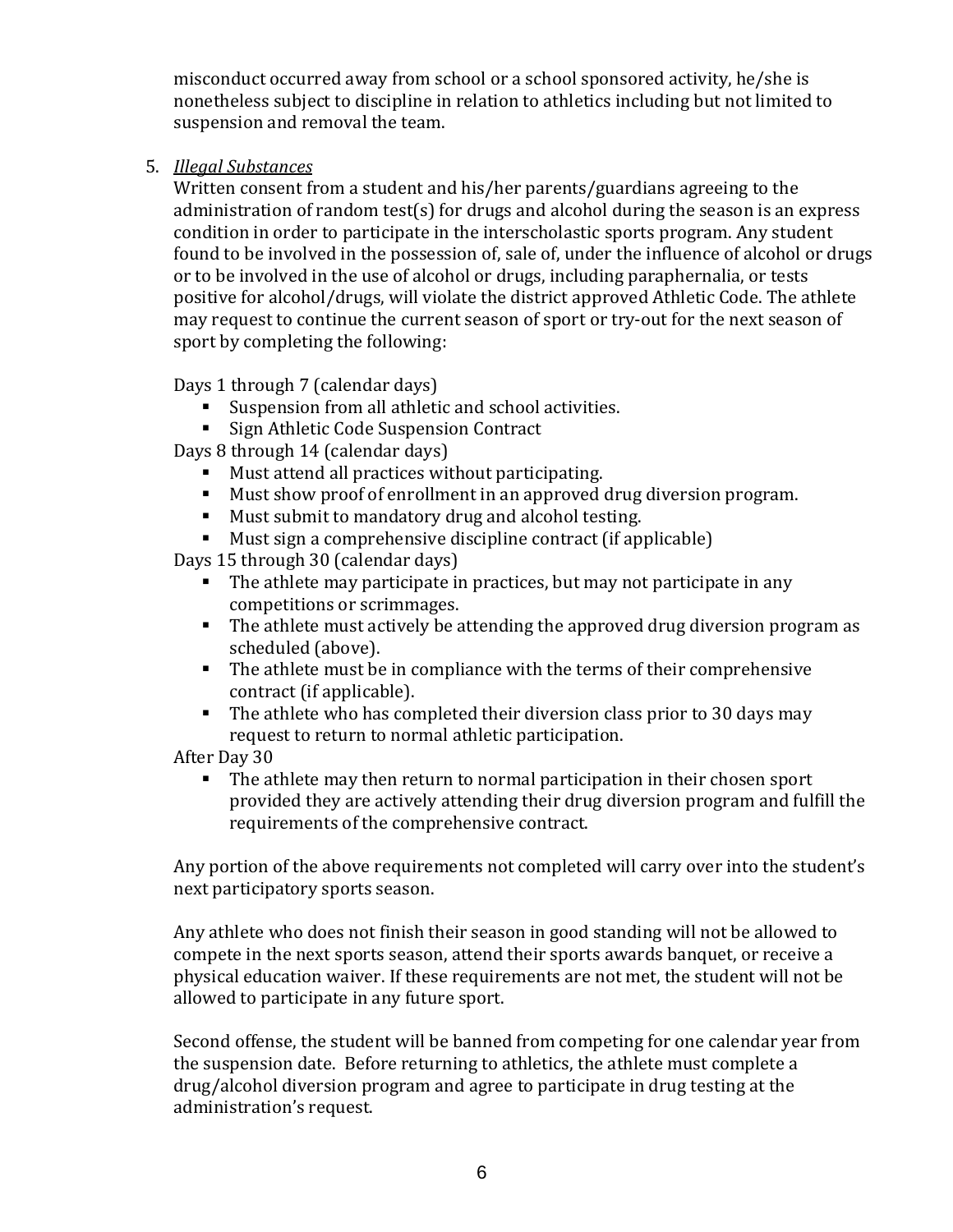Upon return to the team the student athlete will be expected to meet all expectations for attendance, attitude and work ethic. The coach maintains the right to suspend all student athletes if these expectations are not met.

6. *Sexual Harassment* 

Any athlete who commits sexual harassment including unwelcome sexual advances, requests for sexual favors or is involved in inappropriate other verbal, visual or physical conduct of a sexual nature, resulting in suspension from school shall be prohibited from participating in any practices or contests during the period of suspension as outlined in Section number three, Suspension.

7. *Tobacco*

An athlete caught in the possession of cigarettes or chewing tobacco will be subject to disciplinary action pursuant to Education Code section 48900 et. seq.

- K. SCOPE OF AUTHORITY: Based on the NJUHSD policy regarding student-athlete responsibility stated above, NJUHSD student-athletes are subject to the disciplinary actions specified in this Athletic Code during their prescribed season of sport (from first practice through conclusion of season and any playoffs) for violation of the provisions of this Athletic Code or any of the above-referenced policies, rules and regulations no matter whether the violation occurs:
	- during school hours or a school-sponsored activity, or during non-school time, including but not limited to evenings, weekends and holidays; for example, a student-athlete found to be in possession of an alcoholic beverage in the parking lot of a local supermarket on a Saturday night would be subject to the disciplinary actions under this Athletic Code for violation of Section J.5 (or J.4 – see Education Code section  $48900(c)$ ) - possession of alcohol);
	- while on or off of school grounds (see above example); or
	- while inside or outside of the county, state, or country; for example, a studentathlete committing an act of vandalism by willfully causing damage to private property in his or her hotel room during a vacation in Texas would be subject to the disciplinary actions under Section J.4 for misconduct that would be subject to school discipline under Education Code section 48900 et seq. (subdivision (f) – caused or attempted to cause damage to school property or private property) had it occurred at school or a school-sponsored activity.
- L. APPEAL/COMPLAINT PROCESS: If an athlete wishes to appeal a ruling regarding his/her violation of any rules contained in this athletic policy, this athlete must first pick-up the formal appeal process guideline from the Athletic Department which will outline the appeal process. The potential levels of appeal will be in the following order: Athletic Director, the Assistant Principal, the Principal, the Superintendent, and, finally, the Board of Education.
	- 1. Anyone who wishes to file a personnel complaint shall contact the District Office for a copy of the District's complaint policy.
	- 2. Anyone wishing to file an Athletic Code violation against an athlete must do so in writing, submitted to the Athletic Director or Administration.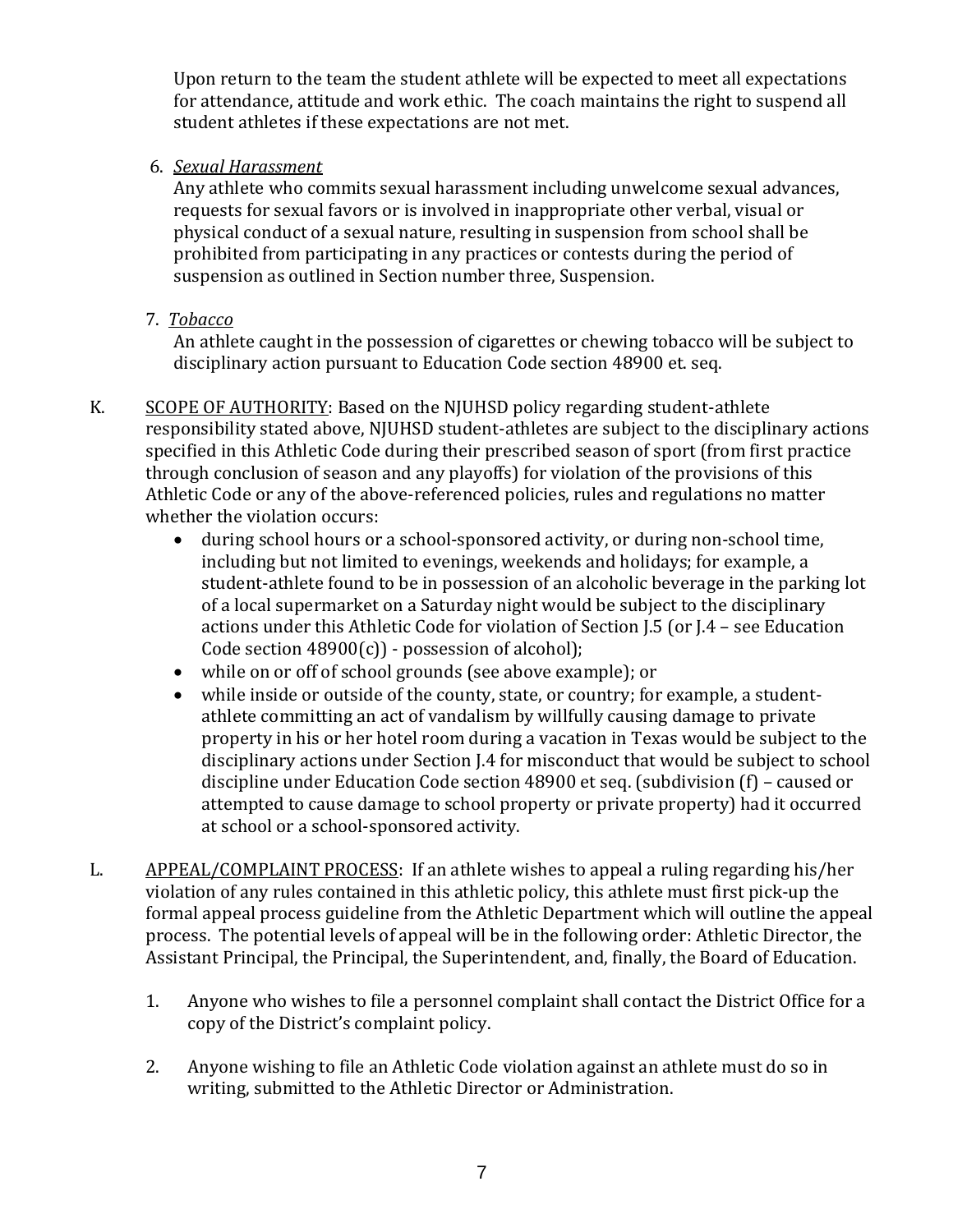M. ZERO TOLERANCE:Hereafter, any student who is found in possession of loaded or unloaded firearms, knives, explosive devices, or any other dangerous weapons, has possession, sells or is under the influence of any controlled substance or alcohol, commits or attempts to commit robbery or extortion, or causes, attempts to cause or threatens to cause serious physical injury to another person, he/she shall be immediately suspended and recommended for expulsion, unless the particular circumstances of the case indicate that expulsion is inappropriate. No exception shall be made in the case of the possession of a loaded or unloaded firearm.

## **EDUCATION CODE AUTHORITY:**

35160. On and after January 1, 1976, the governing board of any school district may initiate and carry on any program, activity, or may otherwise act in any manner which is not in conflict with or inconsistent with, or preempted by, any law and which is not in conflict with the purposes for which school districts are established.

35160.1. (a) The Legislature finds and declares that school districts, county boards of education, and county superintendents of schools have diverse needs unique to their individual communities and programs. Moreover, in addressing their needs, common as well as unique, school districts, county boards of education, and county superintendents of schools should have the flexibility to create their own unique solutions.

35160.5. (a) The governing board of each school district that maintains one or more schools containing any of grades 7 to 12, inclusive, shall, as a condition for the receipt of an inflation adjustment pursuant to Section 42238.1, establish a school district policy regarding participation in extracurricular and cocurricular activities by pupils in grades 7 to 12, inclusive.

35179. (a) Each school district governing board shall have general control of, and be responsible for, all aspects of the interscholastic athletic policies, programs, and activities in its district, including, but not limited to, eligibility, season of sport, number of sports, personnel, and sports facilities. In addition, the board shall ensure that all interscholastic policies, programs, and activities in its district are in compliance with state and federal law.

| Parent/Guardian Signature                            | Date |  |
|------------------------------------------------------|------|--|
| (I have read and understand the Athletic Code Rules) |      |  |

\_\_\_\_\_\_\_\_\_\_\_\_\_\_\_\_\_\_\_\_\_\_\_\_\_\_\_\_\_\_\_\_\_\_\_\_\_\_\_\_\_\_\_\_\_\_\_\_\_\_\_\_\_\_\_\_\_\_\_\_\_\_ \_\_\_\_\_\_\_\_\_\_\_\_\_\_\_\_\_\_ Student Signature Date (I have read and will abide by the Athletic Code Rules)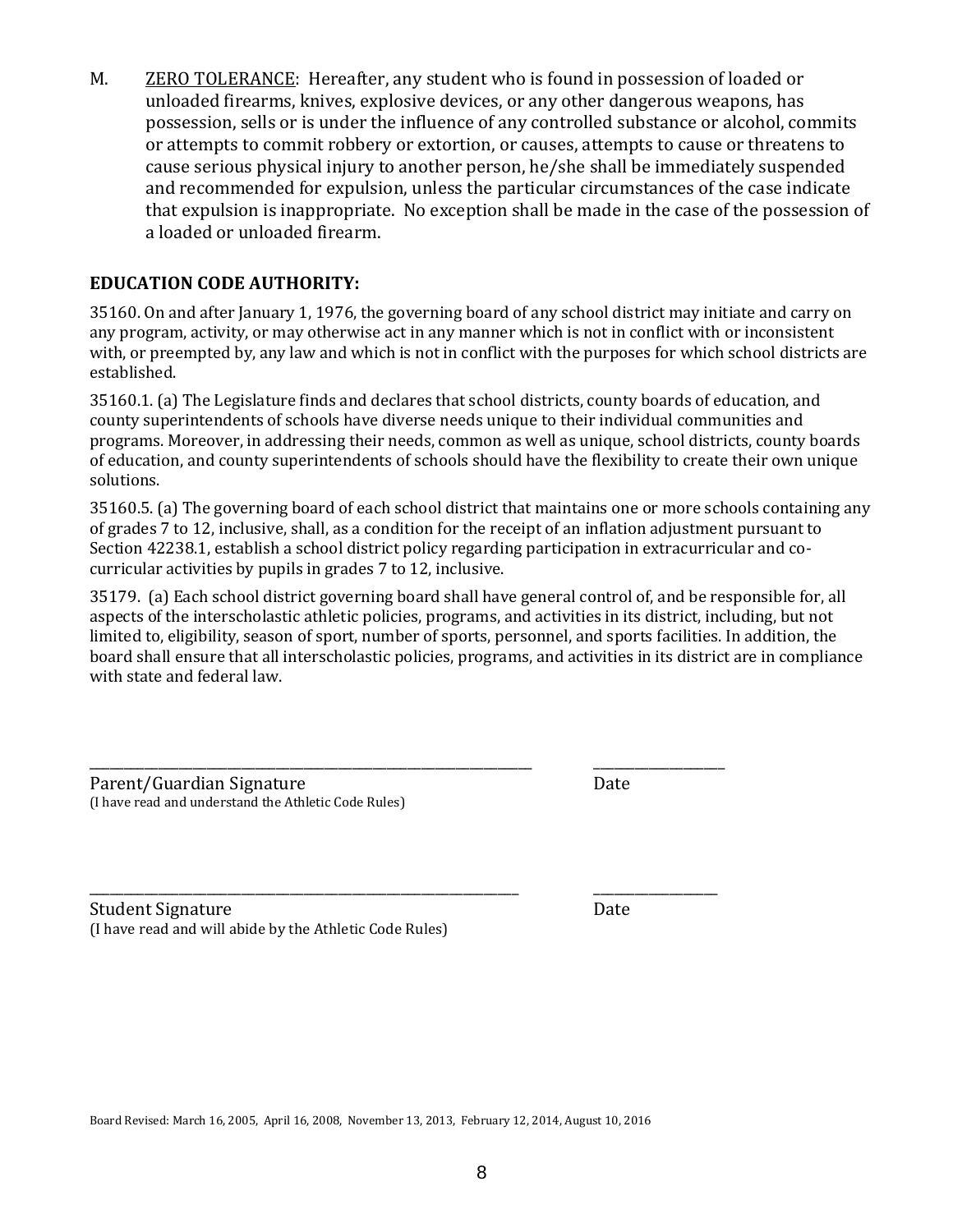

## *COMPREHENSIVE RISK*

Nevada Joint High School District has a responsibility to make you aware of the dangers of participation in any form of athletic training/competition. We are asking that you carefully read over the statement below with your son/daughter, sign and return it with other parts of this application for acceptance to the sport.

I am aware of the potential dangers of participation in athletics. I realize that there is a risk of being injured in all sports, no matter how many precautions are taken. I realize that this risk of injury may be severe, including varieties of fractures, sprains, contusions, brain injuries, paralysis or even death. I further realize that my son/daughter needs to follow carefully all of the guidelines given by the coaching staff regarding training rules, safety procedures, proper use of equipment, legal and safe playing techniques, any and all other safety procedures. I understand that even if all of the above is done, my son/daughter may still incur injury through participation in athletics.

**"Under state law, school districts are required to ensure that all members of school athletic teams have accidental injury insurance that covers medical and hospital expenses. This insurance requirement can be met by the school district offering insurance or other health benefits that cover medical and hospital expenses. Some pupils may qualify to enroll in nocost or low-cost, local, state, or federally sponsored health insurance programs. Information about these programs may be obtained by calling 1-888-747-1222."**

We understand the above rules and regulations and agree to abide by them for the present school year 2017-2018.

We hereby give our consent to the student named below to compete in sports. I authorize the student to go with and be supervised by a representative of the school on any trip. In case the student becomes ill or injured, you are authorized to have the student treated, and I authorize the medical agency to render treatment.

\_\_\_\_\_\_\_\_\_\_\_\_\_\_\_\_\_\_\_\_\_\_\_\_\_\_\_\_\_\_\_\_\_\_\_\_\_\_\_\_\_\_\_\_\_\_\_\_\_\_\_\_\_\_\_\_\_\_\_\_\_\_\_\_ \_\_\_\_\_\_\_\_\_\_\_\_\_\_\_\_\_\_\_

\_\_\_\_\_\_\_\_\_\_\_\_\_\_\_\_\_\_\_\_\_\_\_\_\_\_\_\_\_\_\_\_\_\_\_\_\_\_\_\_\_\_\_\_\_\_\_\_\_\_\_\_\_\_\_\_\_\_\_\_\_\_ \_\_\_\_\_\_\_\_\_\_\_\_\_\_\_\_\_\_

Parent/Guardian Signature Date

Student Signature Date

Name of Medical Insurance Company Policy Number Expiration Date

\_\_\_\_\_\_\_\_\_\_\_\_\_\_\_\_\_\_\_\_\_\_\_\_\_\_\_\_\_\_\_\_\_\_\_ \_\_\_\_\_\_\_\_\_\_\_\_\_\_\_\_\_\_\_\_ \_\_\_\_\_\_\_\_\_\_\_\_\_\_\_\_\_\_

\*\*\*\*\*\*(Students **MUST** have medical insurance to participate)\*\*\*\*\*

If you have purchased **Myers Stevens School insurance**, you **MUST** turn the forms in directly to the Athletic Office so that we have a record of your student being covered.

#### **THIS FORM MUST BE SIGNED AND RETURNED TO THE ATHLETIC OFFICE ALONG WITH THE SPORTS PHYSICAL EXAM FORMS AND THE DRUG TESTING FORM FOR ATHLETIC CLEARANCE.**